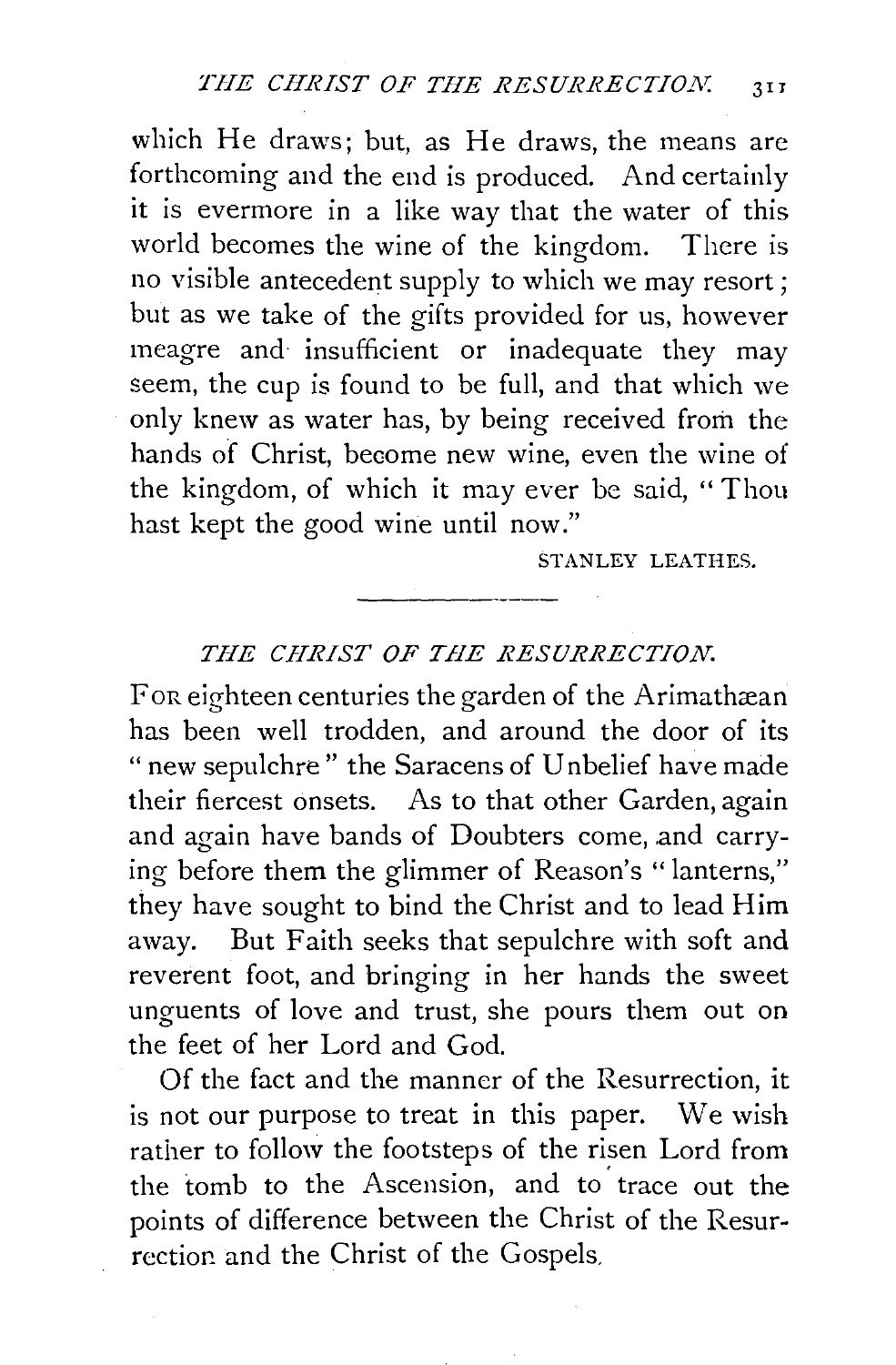1. There was a change in the Humanity of the *Risen Christ.* The union of the two natures in the vne person of Christ we may never understand. There was the Divine, "for in him dwelt all the fulness of the Godhead." and ever and anon this divinity went flashing forth in signs and wonders ; and there was the human, for the Word who in the beginning " was with God," yea, and " was God," is now " made flesh and dwells among us." The two natures are here, distinct in their operations, yet blending harmoniously together; but where to draw the dividing line between them as they interlace with,· and frequently overlap, each other, is beyond the mind of man or angel. The body of Christ was perfectly human. The same tides of feeling ebbed and flowed around his heart that lift our own. He hungered; He thirsted; He slept; He grew weary; He sighed; He wept. Now it is evident that the body which Nicodemus so carefully enwrapped in his hundred pounds of spices was the same body as that which rose from the grave; for when Peter and John entered the sepulchre they found the linen clothes and the folded napkin, but the body had vanished, nor was any part of it left behind. But that .it was a changed body, (a) in form and feature, I think we may infer from the difficulty his disciples had in recognizing it. The first appearance was to Mary in the twilight of Easter morning. And, if any one could have recognized the Lord, it would have been Mary of Magdala. But even she mistakes ; and though she has long found her heaven in the smile of Jesus, she now takes Him for the "gardener," until his voice floats like music through the open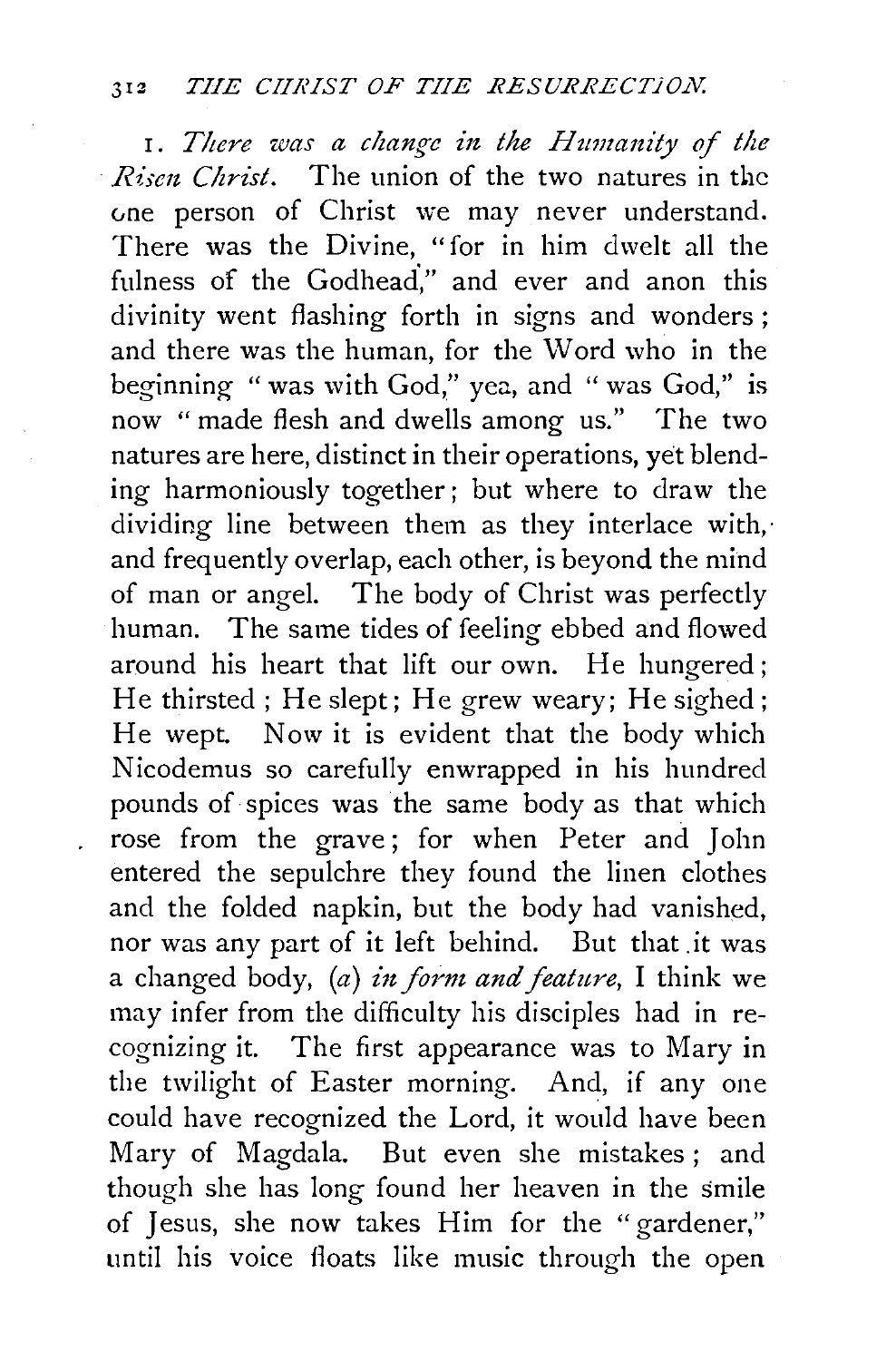windows of her soul. Then, again, up by the beach of Gennesareth, Jesus stood within hail of the seven fishermen; but St. John tells us (Chap. xxi. 4), "The disciples knew not that it was Jesus." And when He asked them, "Children, have ye any meat?" they answered Him with an abrupt and half-petulant, "No." 1 It was not until they saw the "hundred and fifty and three" fishes floundering in their net that the thought flashed through their mind, " It is the Lord!"  $\overline{\phantom{a}}$  So, too, upon the Emmaus journey, Christ joins the two disciples, walks on mile after mile between them, talks with them, and yet neither Cleopas nor his companion can tell who is this "stranger in Jerusalem." St. Mark, in narrating the incident, gives us one of those artistic touches so peculiar to his Gospel. "After that he appeared  $in$ *another form* unto two of them, as they walked and went into the country" (Chap. xvi. 12). Here then we seem to have the fact distinctly stated. It is " another form" ( $\mu$ op $\phi$ *n*, *not*  $\tau$ po $\pi$ <sup>o</sup>) to that they have :known so well; the same body, but with altered features.

But not only were the features of the resurrection body changed; it would also appear that the risen humanity of Christ (b) was no longer subject to human *needs.* I refer to such needs as sleep and food. Before, during the years of his self-imposed ministry, Christ suffered from the exhaustion of the vital powers. The flame burned so intensely that the oil of human :strength was often spent. He sits " weary " on the well of Sychar; worn down with incessant labours, He drops asleep in the stern of the boat, and sleeps

<sup>1</sup> Ov. Comp. this with the Nai, Kv<sub>pts</sub>, of Matt. xiii. 51.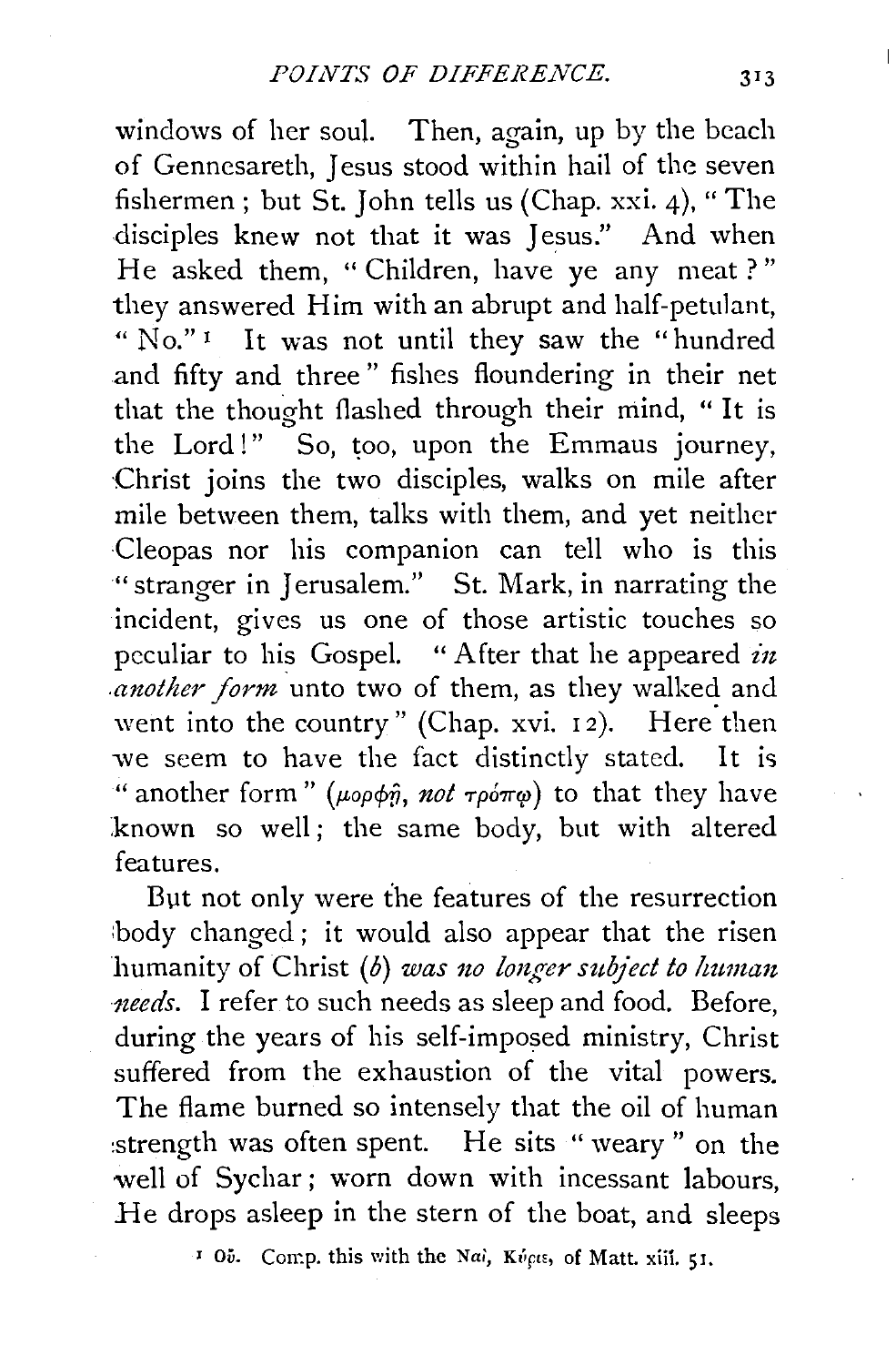so soundly that the noisy winds and boisterous waves do not wake Him. He goes out to Bethany to lodge there, and night after night that storm-tossed bark slips away from the turbulent waters of Jerusalem to find the calm sweet haven of Olivet. But all this is changed now. The risen Christ needs neither repose nor rest. No longer does Bethany find Him a couch, no longer does the furled sail yield Him a pillow. Forty days and nights He lingers in the world-now in Judæa and now in Galilee-but He tarries not in earthly homes; and as time after time He appears unto his disciples, He comes upon them suddenly, giving them no warning of his coming, and then as suddenly vanishing out of their sight.

True we read that He partook of food, and it is somewhat singular that on each of the three recorded appearances he ate bread with his disciples. At Emmaus the " breaking of bread" was their clue to his identity. Possibly they saw the nail-prints on his uplifted hands; or if not, the breaking and blessing of the bread would be to them a familiar sight, reminding them of other days. In the grey dawn by the shore of the Lake He had actually prepared the breakfast for the seven disciples, as they came home after a night of fruitless netting ; and we may suppose -though it is not distinctly stated-that He shared with them the bread and the broiled fish. Again, when He appeared so strangely in the room at Jerusalem, we read that He partook of food, not *with* them this time, but *defore* them. This preposition is important, for it seems to imply that when Jesus partook of food, it was not to satisfy the needs of his risen body,. but rather to prove to his disciples that it was a real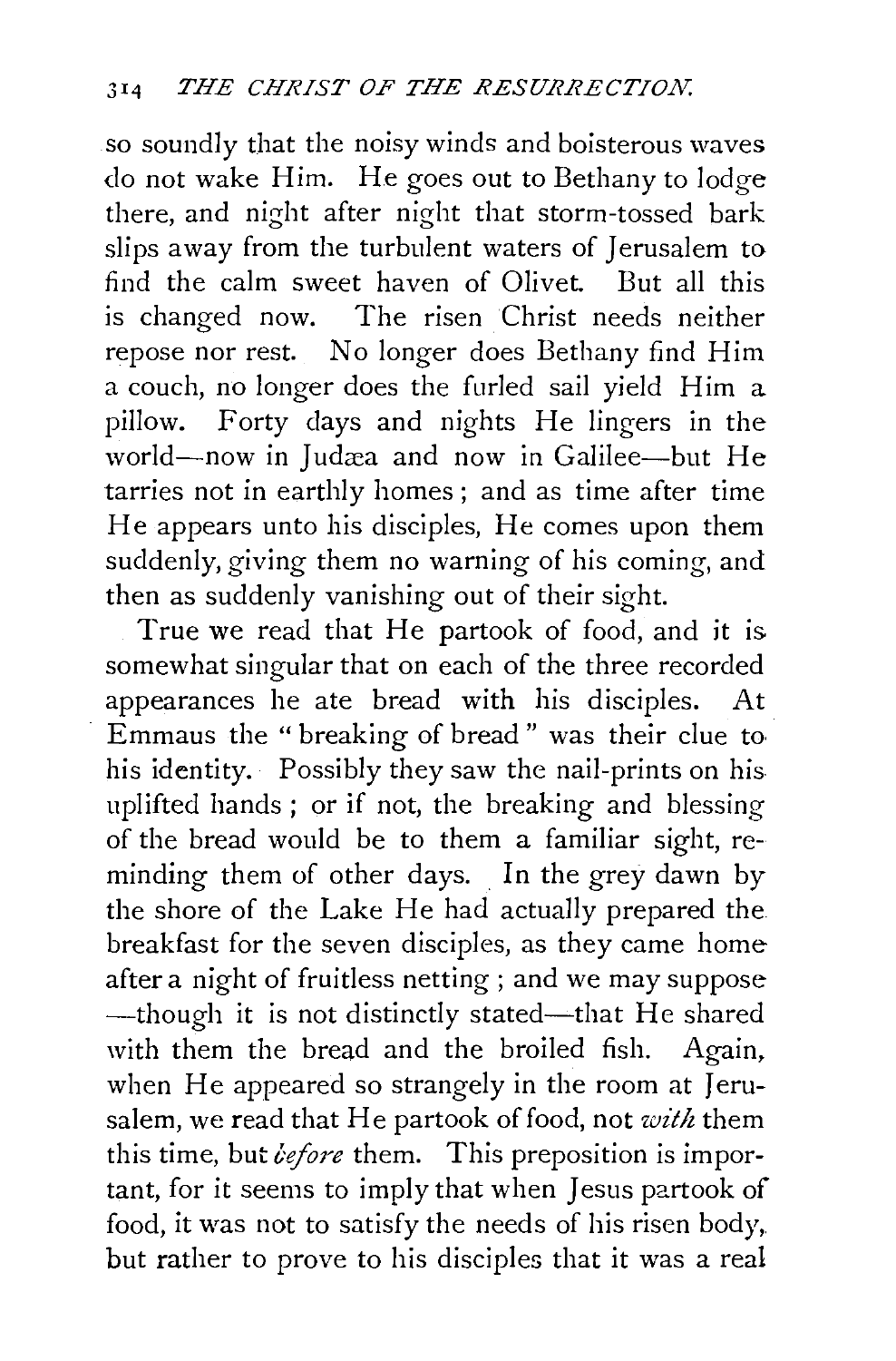body that was present with them, and no spirit, no vision. St. Luke tells us  $(Chap. xxiv. 37)$ , "They were terrified and affrighted, and supposed that they had seen a spirit." "Why are ye troubled?" asks the Saviour. "Behold my hands and my feet : handle me, and see; for a spirit hath not flesh and bones, as ye see me have." And then, as a further and a convincing proof of the reality of his bodily presence, He says, "Have ye any meat ?"  $(\tau \beta \rho \omega \sigma \mu \omega -$ " anything eatable.") Then, as they hand Him "a piece of a broiled fish. and (a piece) of an honeycomb"-and these pieces are the remnants of their own repast, shewing that their evening meal is over-" He took and did eat *before* them" (ενώπιον  $a\dot{v}\tau\hat{\omega}\nu$ ; standing in front of them, that they might watch Him, and see that there was no deception. And leaving out these three occasions, where else did Christ sit down to eat bread ? If anywhere, we may suppose it would be amongst his own; at the lavish table of Simon the grateful leper, or at the more frugal, but more welcome, table which Martha served. But no! The disciples drink of the pure juice of the grape, but the risen Lord will never more drink of the fruit of the vine until the day when He shall drink it new with them in the kingdom of God. His resurrection-body was then a real body ; it could be seen ; it could be handled ; the disciples could clasp his feet, and Thomas could thrust his doubting hand into his side: but yet it was a body that was lifted above human needs.

Yea, more; (c) *it was lifted above Nature's laws.*  When St. Luke describes the Emmaus incident, he tells us (Chap. xxiv.  $31$ ), "And he vanished out of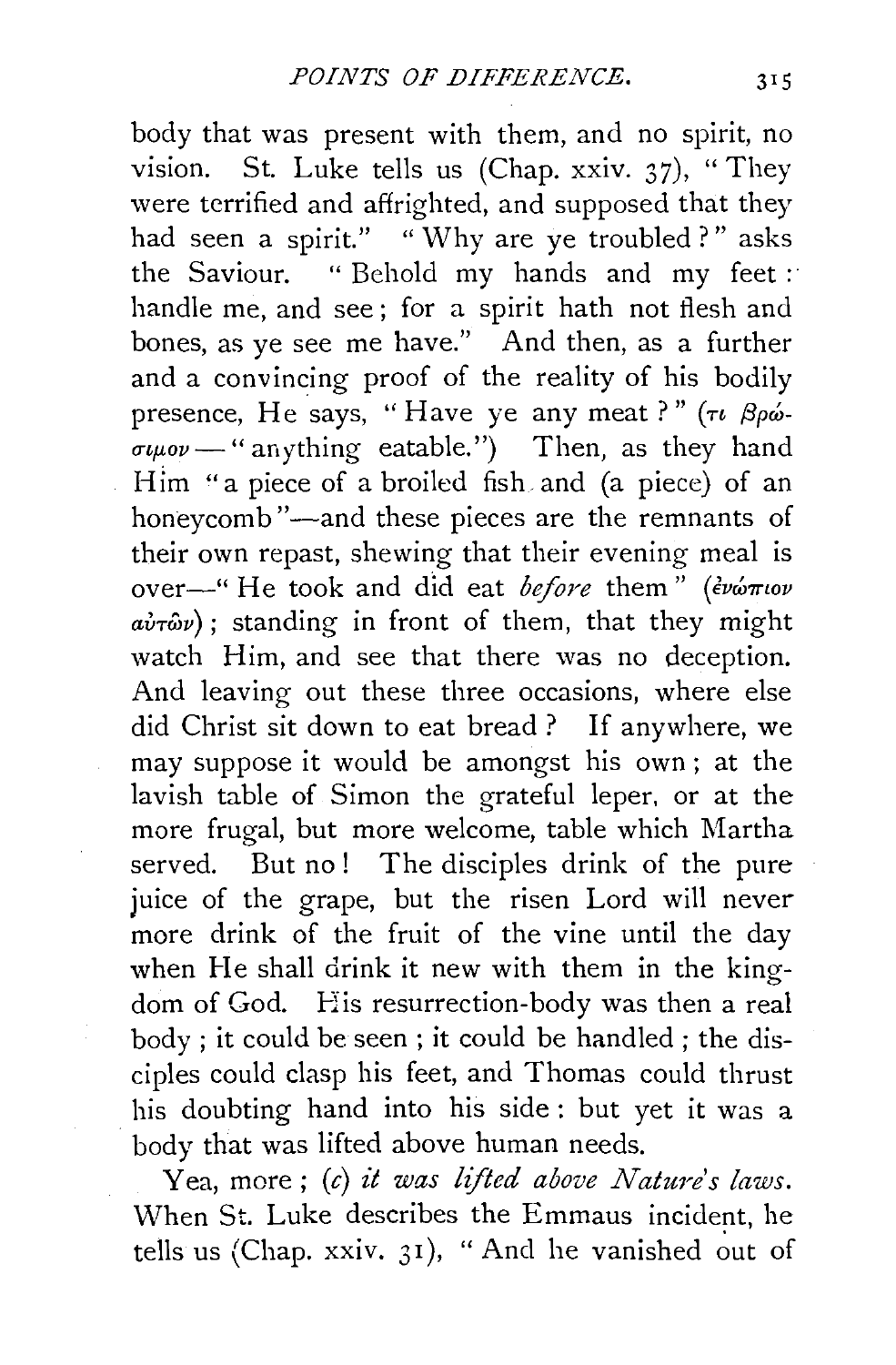their sight" (airòs apavros eyevero); or, as the marginal reading is, "He became invisible." And what is the idea conveyed by the singular word  $\phi$ *avToc*? for this is the only occasion of its use in the New Testament. It does not describe any ordinary departure, any sudden slipping out of sight; but as a mist dissolves in the air, or as a cloud dries up and vanishes in the sunlight, so the form of Jesus fades out of sight. One moment He is before them, his hands uplifted in blessing the bread, his lips flinging off gracious words as a harp flings off its music, his eyes gleaming with a supernal light. The next moment all is gone. Silently as the fragrance steals from the rose the form of Jesus vanishes ; even while they are gazing the sweet singer is flown, and nought is left them but the entrancing cadence of his song. So, too, when He appears in the room at Jerusalem, his appearing is as supernatural as was his departure from Emmaus. He comes upon them swift and sudden as a flash of light. St. John tells us (Chap. xx. 1 9) that ~· the doors were shut for fear of the Jews ; " and we may suppose that the same fear that shut them would securely lock them.<sup> $I$ </sup> But the body that can mock Pilate's seal is not to be kept out by bolts and bars. Through the fastened door He makes his way, and when his strange appearance wakes in his disciples a storm of fear and awe, He stills that tempest, as He calmed the waves of Galilee, with his omnipotent "Peace!" So again when the Saviour rose to heaven, Nature's laws were pushed on one side. Even gravitation is set aside ; and as the Lord ascends up from the stony crest of Olivet, up above palms, and clouds,

<sup>1</sup> Comp. the  $τ\tilde{ω}ν$  θυρῶν κεκλεισμένων of ver. 26.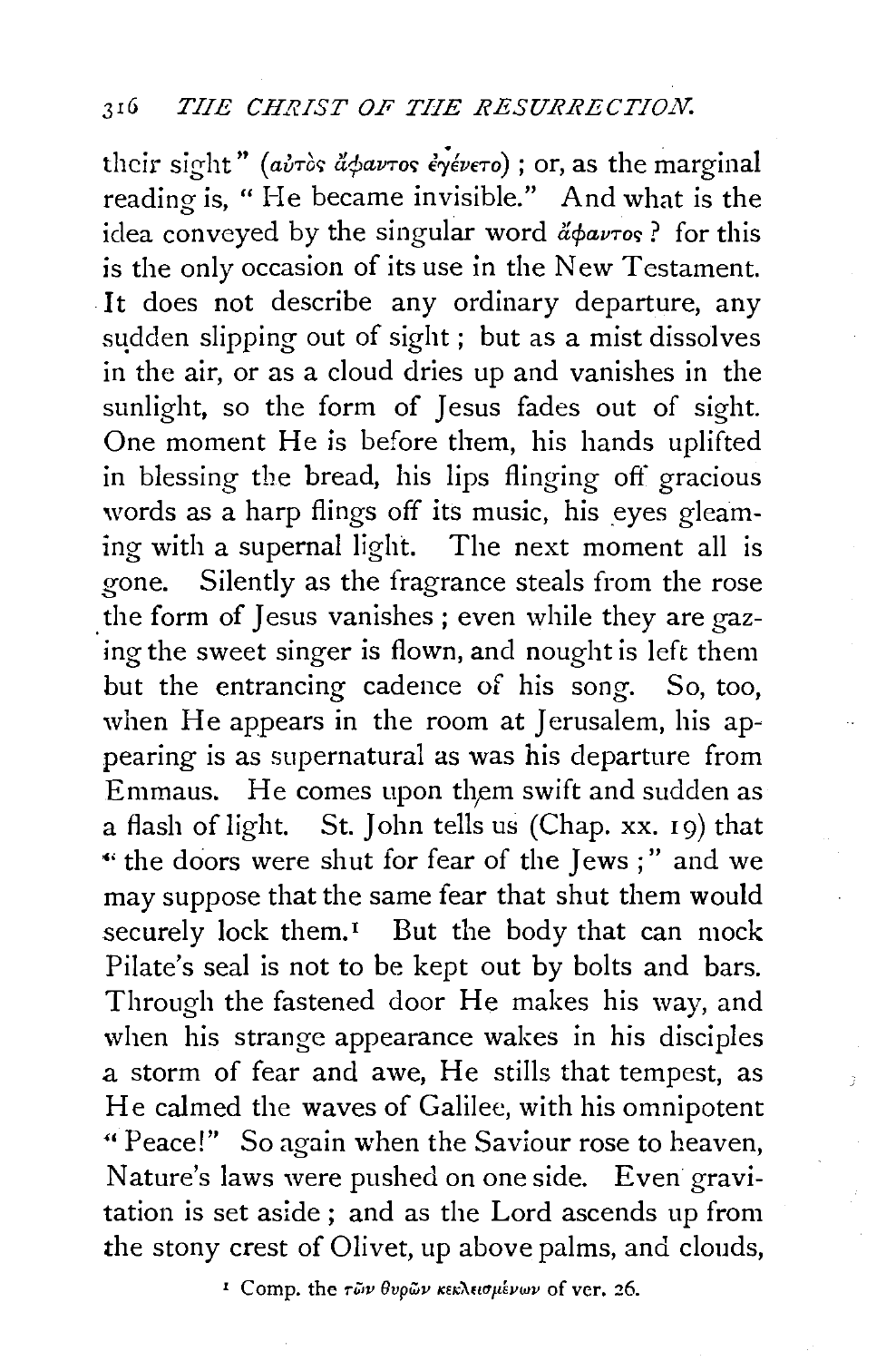and skies, lo! Nature falls down and worships her ascending God! It was our humanity the Christ of the Resurrection wore; but it was our nature spiritualized, sublimated. No longer is it subject to Nature's laws; untrammelled as Mind, it moves swiftly, strangely, silently, as thought itself.

May we pause here just for a brief digression? How often do the questions cross our minds, "How are the dead raised up? and with what body do they come?" And how earnestly have we wished that some answer might be given! Nay, it is given. We may read it, if we will, upon the stone of the emptied sepulchre, or upon the robes of the risen Lord. The harvest differs from the first-fruits only in the time of its ripening, and the resurrection-body of Christ was but the wave-sheaf of humanity. " Like unto his own glorious body," says St. Paul, speaking of the final transfiguration, when, down in, the low vales of death, this mortal shall put on immortality. Changed, indeed, will *that* body be, when all the lines of care are smoothed out, the furrows of grief rounded, and all deformity is left behind! Changed, indeed! for Nature's laws are superseded as "they that are Christ's" are caught up to meet Him in the air! Changed, and yet the same! for beyond the grave there will be for us, as well as for our Lord, the joyful recognitions, the "All hail!" of eternal bliss.

2. We may discover traces of a further change, in the Relationship existing between Christ and his *Disciples.* Between the Christ of the Gospels and the disciples there was a most intimate union. They lay aside all reserve in his presence. They live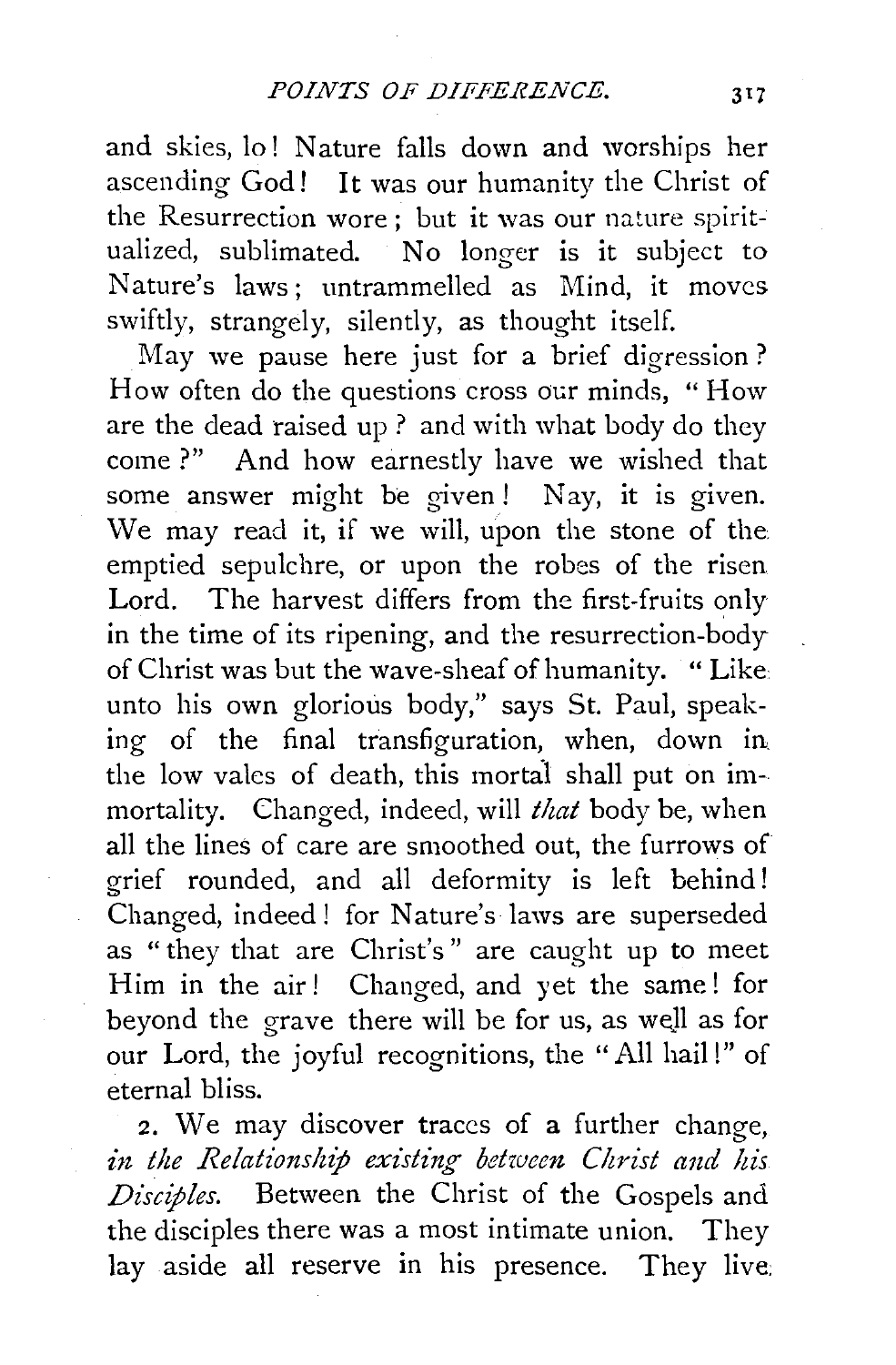together as a band of brothers, and Jesus is the elder brother, the centre and inspiration of the circle. They mention their plans and wishes to Him; they offer Him their advice; they ask their simple artless questions ; they carry to his ear the bits of rumour that are flying about in the air; they walk together; they sing together; they recline together : and such is their perfect freedom-we might almost say familiarity-that John leans his head on the very bosom of Jesus, and mothers come and lift their children to his arms. But, now, mark the change! For forty days He no longer dwells among them. True, there were other appearances of Christ beside those recorded in the story of the Evangelists ; but in each of the cases mentioned He comes upon them suddenly, and as suddenly retires; and whence He cometh or whither He goeth no one can tell. And see what new emotions are stirred in their hearts when He now stands amongst them ;- wonder, fear, reverence, and awe! It is as though they would shrink from Him, if they only dare, and only could. And why this change, that they should seem half afraid of their Lord? It is because a new and startling truth has dawned upon their *minds-the Godhead*  of *Jesus*. Travellers who have sailed up the Lake of the Four Cantons will remember seeing, near the. famed field of Grutli, a huge scar up on one of the heights that overhang the lake. So massive was the piece of rock dislodged from that spot, it fell into the lake with the crash of an avalanche, and, flinging the whole lake into commotion, it sent the huge wave lapping over the banks, and washing the hamlets that stood upon the shore. So now in the still calm deeps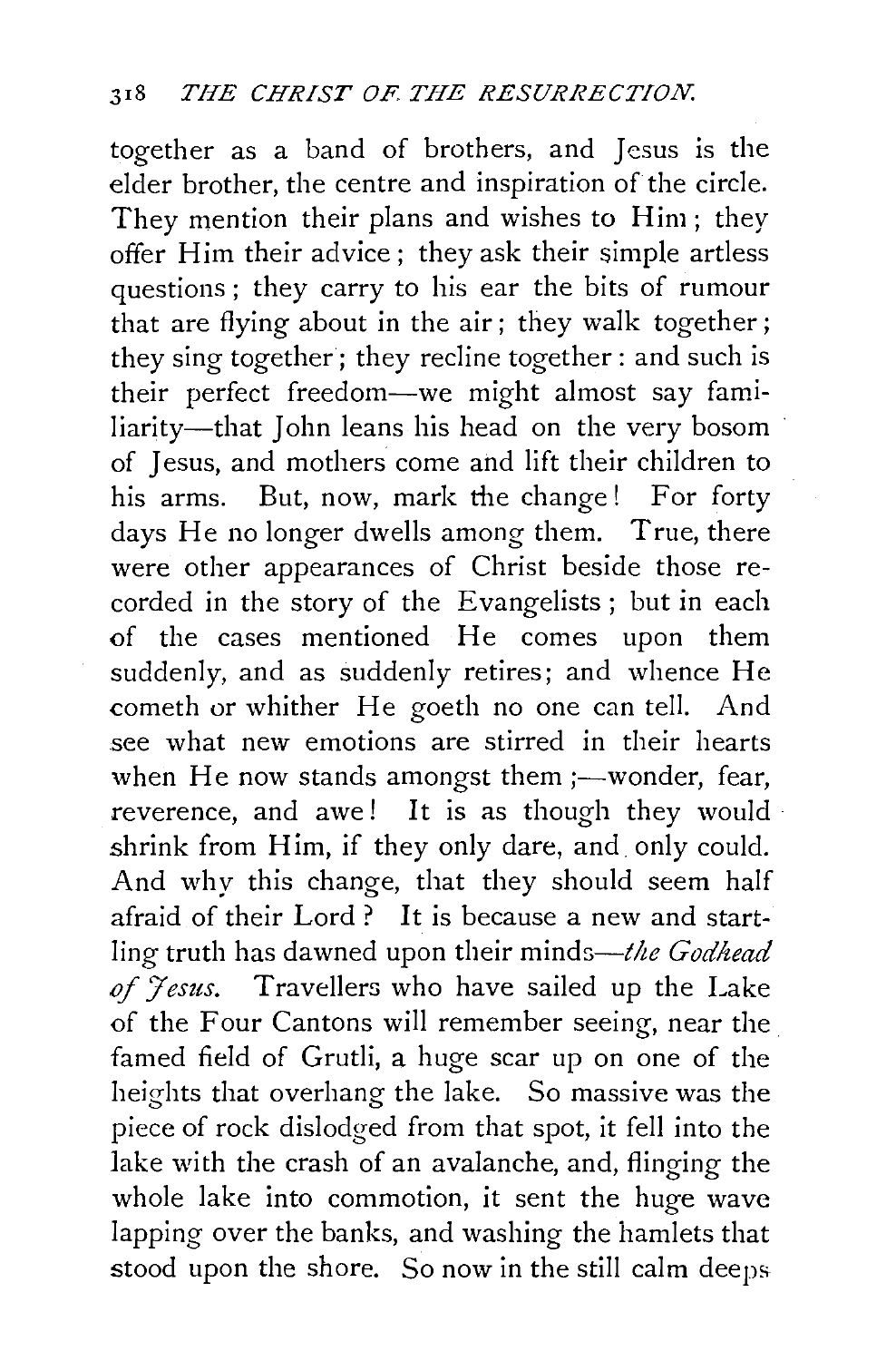of the disciples' hearts a great truth has droppedthe Divinity of Jesus—and all is commotion where all was rest before; while higher and still higher rise the successive waves of fear, reverence, and awe. He was *the man* before, mingling with men; they never called Him "God." He was, indeed, "a Teacher sent from God;" He was a "Prophet mighty in deed and word;" yea, He was the "Son of God;" but higher than that their adoration never reached. At times they had felt a strange wonder laying hold of their hearts, as they saw winds and waves cringing at their Master's feet, but even then they only asked, "What manner of *man* is this?" But now the Humanity fades, and half disappears. The Divinity of Jesus rises as a resplendent orb over the horizon of their faith, filling their souls with a new and aweinspiring brightness; and it is as the mouthpiece of all the rest that Thomas cries out, " My Lord and my God!" Never had their faith reached so high before. "My Lord and my God:" that truth became the central truth of all their after lives; the truth for which they lived, for which they died. It *was* Jesus,. the perfect Man ; it *is* Jesus, the perfect God!

3· There is still another change in the Christ of the Resurrection, in his apparent Relationship with *Heaven.* In studying the life of the Christ of the Gospels one cannot fail to observe how very largely prayer enters, as one of the elements, into that life. How He needed the help that prayer affords we cannot tell; but we find Him-whose are all the treasures of wisdom and power-kneeling as a suppliant at his own door. The solitude of the moun-